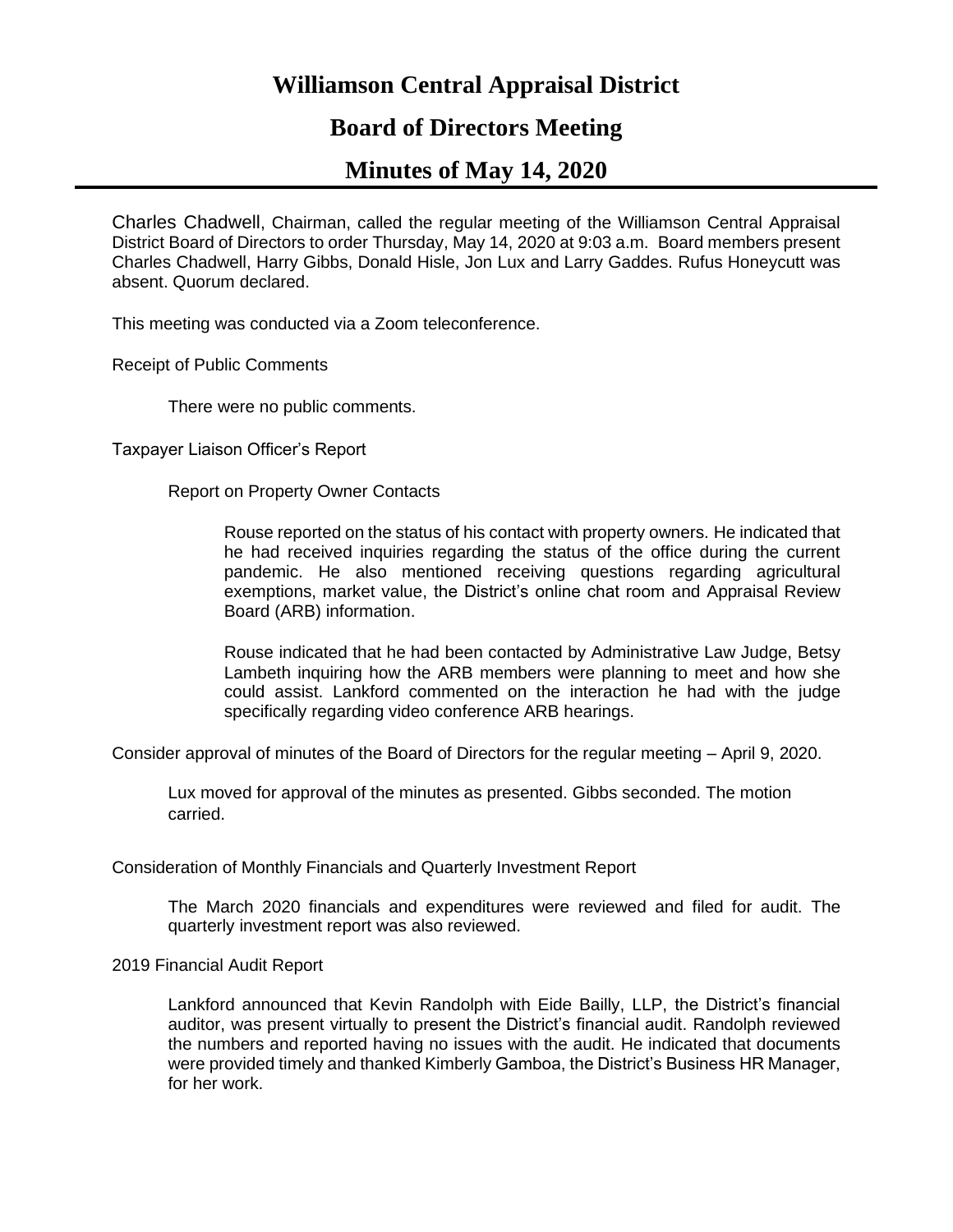Randolph reported an unassigned fund balance of \$322,053 which was available for ongoing obligations. Lankford expressed his appreciation to Gamboa for her work on the District's audit.

#### 2021 Budget Workshop

#### 2021 Budget Review

Lankford reviewed the District's 2021 budget. He mentioned that figures would be provided for a one, two or three percent raise for staff, for the Board's final decision at a later time. Lankford announced that the District's taxing units would also be surveyed. He pointed out that the budget and budgeted employees had not increased near the level of the District's expanded work. He also mentioned that the taxing unit levies had increased significantly where the District's dollar per levy had decreased. He pointed out that the District had remained very conservative over the years with its budget.

Lankford discussed a possible buy down of the budget from the surplus funds that had been presented from the financial auditor earlier in the meeting. Buying the budget down would help lower the overall increase for taxing unit payments. Lankford discussed the litigation reserve account balance. He suggested utilizing the unassigned funds of \$322,053 along with \$50,000 from the litigation reserve to buy down the budget.

Lankford explained that raises for employees are not given until the later part of the year. He explained how the salary budget is calculated indicating that even though only a 2% merit is budgeted, it appears to be a 3% merit, due to the raises being provided later in the year. He mentioned that the proposed budget is sent to the taxing units in June and then between June and the final budget meeting in September, the final budget number is set.

Hisle inquired about the efficiency of employees working from home. Lankford reported that the numbers show that staff performance is as good or, in some cases even better, than while they are working in the office. He indicated that the District has tools in place to allow for this and mentioned that incorporating additional days of working from home would be discussed at the District's annual planning meeting with management.

Lankford discussed the District's retirement plan with TCDRS (Texas County & District Retirement System). He indicated that the required rate could be lowered; however, a higher rate had been maintained to help reduce the unfunded liability for the District. Lankford felt the higher elected rate should be sustained to negate an expected increase.

Lankford reviewed the other areas of the budget. He specifically discussed Ring Central, a cloud-based communications provider, which would provide voice, video conferencing and messaging services. He reported the net difference from the previous provider resulted in an increase of \$6,000-\$7,000. Lankford discussed the advantages of utilizing the Ring Central platform for video conferencing.

Discussion followed.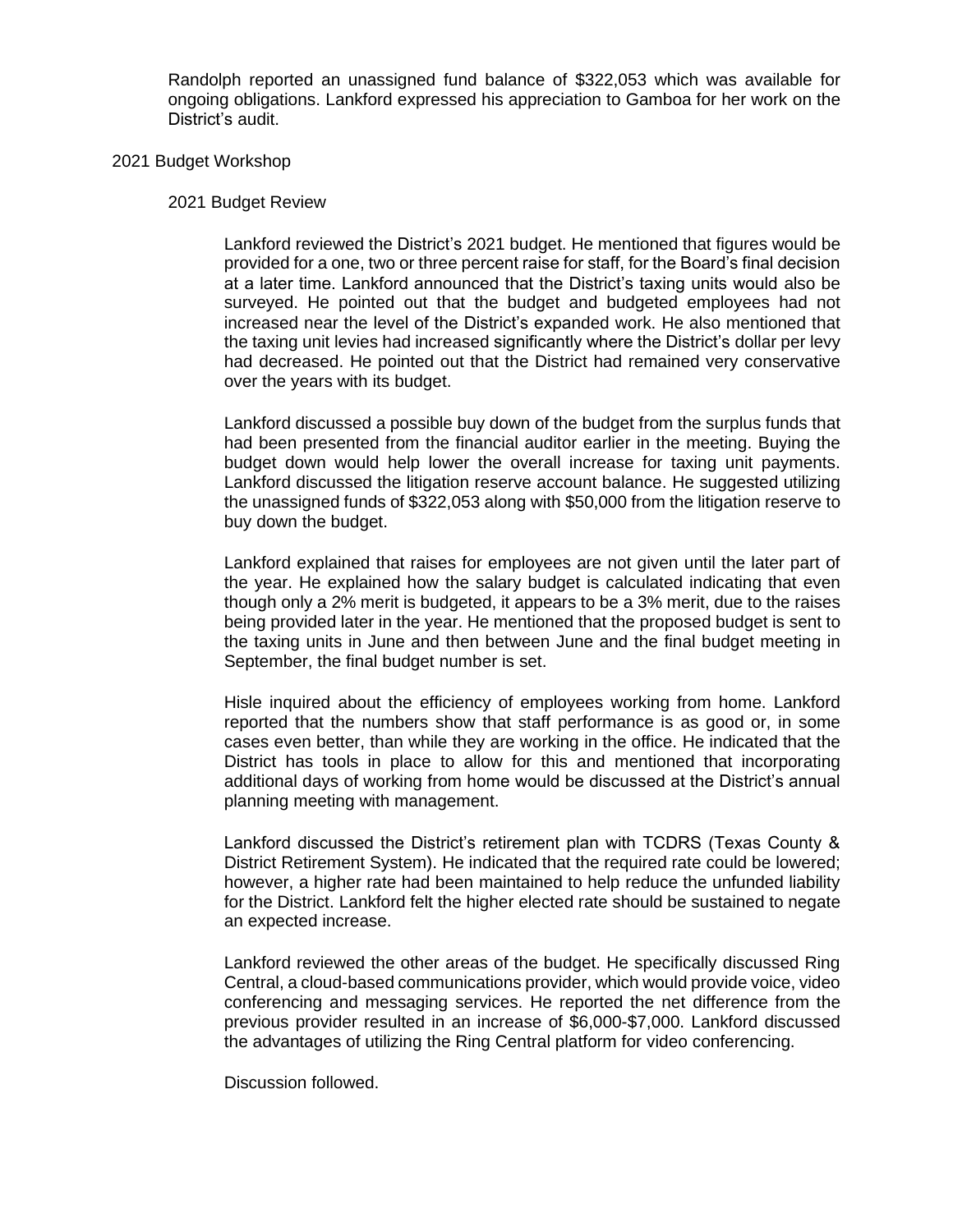### Assigned Obligated Funds

Lankford announced that he had mentioned the assigned obligated funds as part of the budget review earlier in the meeting. He announced that the surplus funds of \$322,053 from the 2019 budget would need to be obligated.

#### 2019 Financial Audit Report

Lux made a motion to accept the District's financial audit report as presented. Hisle seconded. The motion carried.

#### Ring Central Contract

Lankford discussed the proposed Ring Central contract. He expressed the differences from the District's current system, which was a little less expensive, with this more robust system. He discussed the additional features such as automatic recording, single sign-on, real time analytics and integrations with other software's. He mentioned that this system would create a ticket for tracking items, has a developer platform for custom integrations and would allow the District to incorporate items with its queuing system. Lankford informed the Board that this contract had been reviewed by the District's attorney, Pete Smith. Smith had only one very small concern which would be covered by the District's business insurance.

Hisle moved to accept the annual contract with Ring Central in the amount of \$79,714.08 over 3 years with an additional one-time fee of \$5,950.00. Lux seconded. The motion carried.

#### Coronavirus (COVID-19) Status Update

#### Emergency Funds Approval

Lankford displayed photos of several areas of the District's building showing Board members the changes that had been made in order to prepare to open the building to the public during the current pandemic. He announced that along with the District's appraisers, property tax agents would be required to wear face masks. He indicated that face masks for members of the public entering the building were also being considered. Lankford indicated that employees were not required to wear masks in their individual offices, but if they are going to meet in close quarters, he would like them to be worn. He announced that all employees would be required to have their temperature taken prior to entry into the building and would be sent home as needed. Lankford announced that the same would be true for the Appraisal Review Board members. He mentioned the supplies that had been purchased; masks, gloves, and face shields, which were available for all staff. He also indicated that plexiglass and curtains had been installed throughout the building to help stop the spread of the virus.

Hisle made a motion to approve the previously spent emergency funds in response to needs brought by the COVID-19 (Coronavirus) outbreak. These funds were used to provide supplies for employees and the ARB to return to the office and begin hearings. The total expenditure was \$7,842.47. Lux seconded. Discussion followed. The motion carried.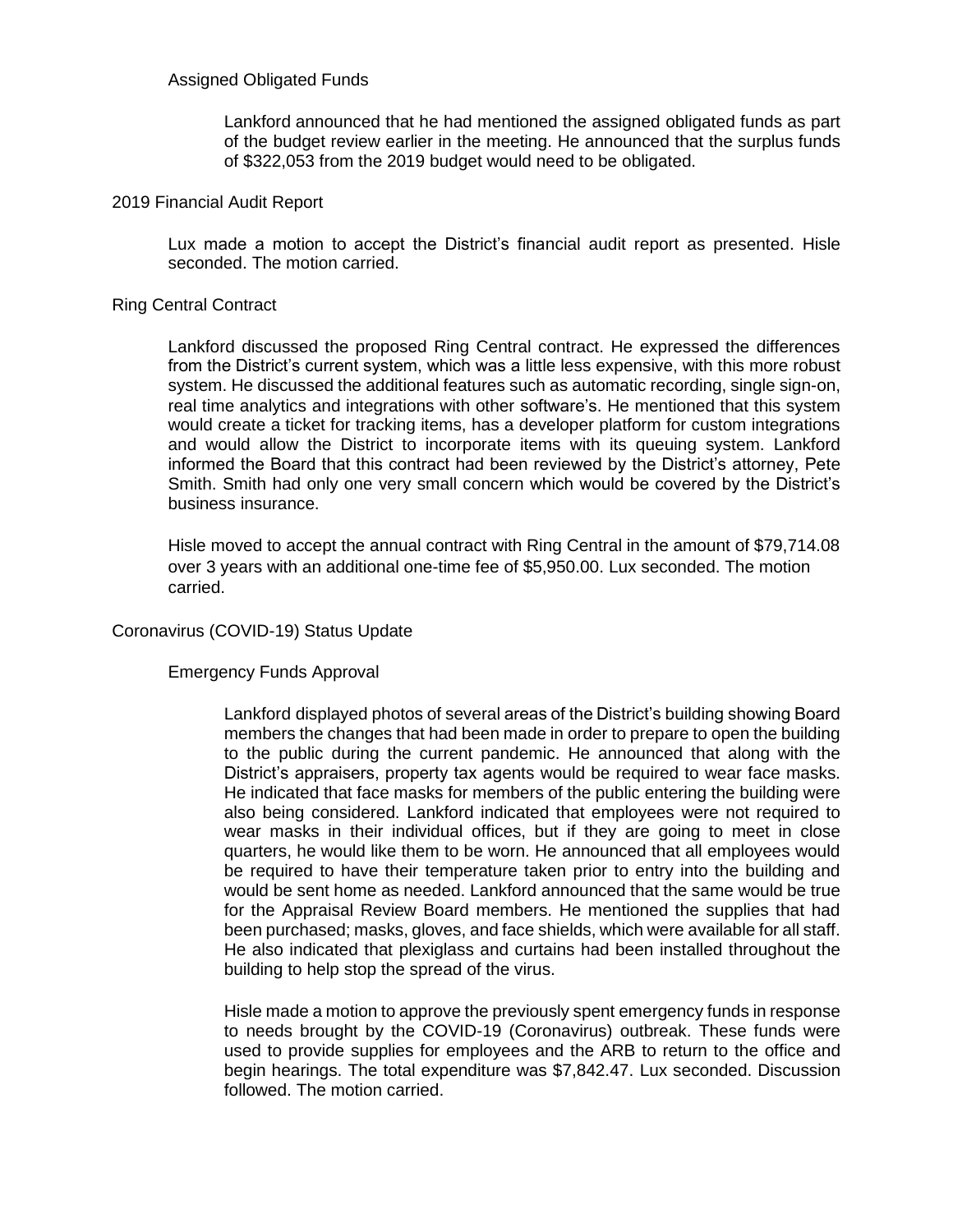#### Website Update

Lankford displayed statistics regarding the District's website usage, per a previous Board request. He reported only a slight increase in website views; he believed this to be related to sending property values out at a more conservative number. He indicated that the District would know more next week; however, he was hopeful the protest numbers would show a decline from the previous year.

No motion was made.

### Office Reopening Plan

Lankford announced that he had outlined the office reopening plan earlier in the meeting.

No motion was made.

#### Assigned Obligated Funds

Lankford reminded the Board that if they chose to use the unobligated funds from 2019 to buy down the budget, there would be no additional monies placed in the District's reserve accounts. He felt the reserve accounts were well funded and felt it was prudent use of the District's funds to help the entities.

Hisle made a motion to obligate \$322,053 from unobligated funds in the audit to buy down the budget. Also, \$50,000 from the litigation reserve to buy down the budget. The total amount for the budget buydown is \$372,053. Lux seconded. The motion carried.

#### Chief Appraiser's Report

#### Lawsuit, Arbitration and SOAH Reports

Lankford reviewed the lawsuit and arbitration reports. There were no State Office of Administrative Hearings (SOAH) on which to report. Lankford reported having no new lawsuits since hearings for the current year had not begun. He congratulated Chris Connelly, the District's Deputy Chief Appraiser, and the litigation team for doing an outstanding job with the District's lawsuits.

Board Agenda Additions for Future Meeting

There were no specific items discussed for future meetings.

Board Announcements

There were no Board announcements.